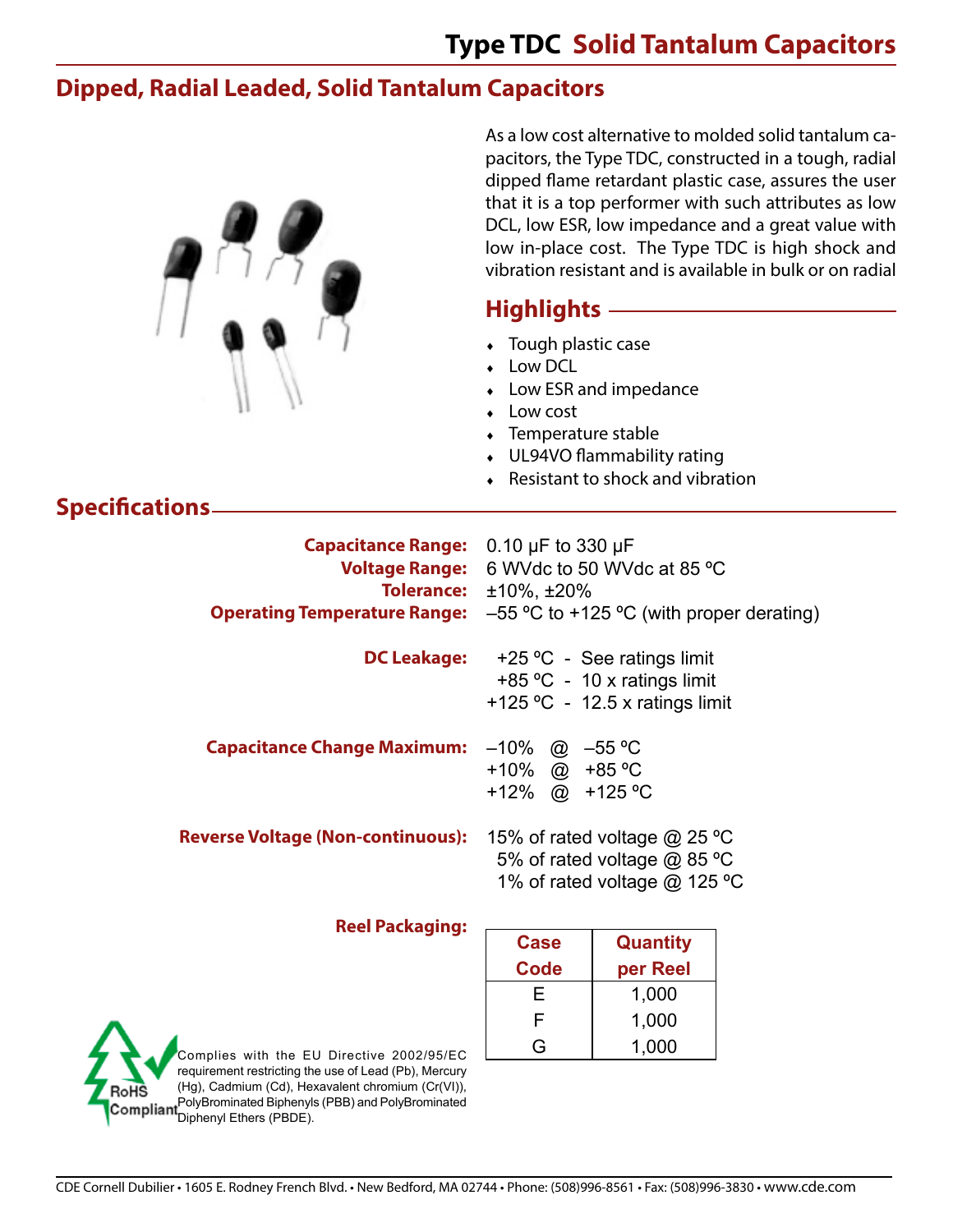# **Type TDC Solid Tantalum Capacitors**

### **Capacitor Outline Drawing**





| <b>Dimensions - Inches (Millimeters)</b> |            |                |                                    |      |  |  |  |  |  |
|------------------------------------------|------------|----------------|------------------------------------|------|--|--|--|--|--|
| <b>Case</b>                              |            |                | Leads                              |      |  |  |  |  |  |
| Code                                     | $D$ (Max.) | $H$ (Max.)     | s                                  | Code |  |  |  |  |  |
| E.                                       | .175(4.45) |                | .350 (8.89) 125 (3.17) (Standard)  | N    |  |  |  |  |  |
|                                          |            |                | .250 (6.35) (Special)              | W    |  |  |  |  |  |
| F                                        | .250(6.35) |                | .500 (12.7) .125 (3.17) (Standard) | N    |  |  |  |  |  |
|                                          |            |                | .250 (6.35) (Special)              | W    |  |  |  |  |  |
| G                                        | .350(8.89) | $-.650(16.51)$ | .250 (6.35) (Special)              | w    |  |  |  |  |  |

**Ratings E and F Case Codes: Lead Spacing =** .125 ±.025  $(3.17 \pm 64)$ 

**G Case Code: Lead Spacing =** .250 ±.025 (6.34 ±.64)

|           |                              |             |                | Max.       | Max. DF       |           |                               |      |       | Max.                     | Max. DF       |  |  |  |
|-----------|------------------------------|-------------|----------------|------------|---------------|-----------|-------------------------------|------|-------|--------------------------|---------------|--|--|--|
|           | <b>Catalog</b>               | <b>Case</b> | Lead           | <b>DCL</b> | @ +25 °C      |           | <b>Catalog</b>                | Case | Lead  | <b>DCL</b>               | @ +25 °C      |  |  |  |
| Cap       | <b>Part Number</b>           | Code        | <b>Spacing</b> | @ +25 °C   | <b>120 Hz</b> | Cap       | <b>Part Number</b>            |      |       | Code Spacing $@ + 25 °C$ | <b>120 Hz</b> |  |  |  |
| $(\mu F)$ |                              |             | (S)            | $(\mu A)$  | $(\% )$       | $(\mu F)$ |                               |      | (S)   | $(\mu A)$                | (%)           |  |  |  |
|           | 6 WVdc; 8 Vdc Surge @ 85 °C  |             |                |            |               |           | 10 WVdc; 13 Vdc Surge @ 85 °C |      |       |                          |               |  |  |  |
|           | 4 WVdc; 5 Vdc Surge @ 125 °C |             |                |            |               |           | 7 WVdc; 9 Vdc Surge @ 125 °C  |      |       |                          |               |  |  |  |
| 3.3       | TDC335*006NSE-F              | E           | 0.125          | 0.5        | 5             | 2.2       | TDC225*010NSE-F               | E    | 0.125 | 0.5                      | 5             |  |  |  |
| 3.9       | TDC395*006NSE-F              | E           | 0.125          | 0.5        | 5             | 2.7       | TDC275*010NSE-F               | E    | 0.125 | 0.5                      | 5             |  |  |  |
| 4.7       | TDC475*006NSE-F              | E           | 0.125          | 0.5        | 5             | 3.3       | TDC335*010NSE-F               | E    | 0.125 | 0.5                      | 5             |  |  |  |
| 5.6       | TDC565*006NSE-F              | E           | 0.125          | 0.5        | 5             | 3.9       | TDC395*010NSE-F               | E    | 0.125 | 0.5                      | 5             |  |  |  |
| 6.8       | TDC685*006NSE-F              | E           | 0.125          | 0.5        | 5             | 4.7       | TDC475*010NSE-F               | E    | 0.125 | 0.5                      | 5             |  |  |  |
| 8.2       | TDC825*006NSE-F              | E           | 0.125          | 0.5        | 6             | 5.6       | TDC565*010NSE-F               | E    | 0.125 | 0.5                      | 5             |  |  |  |
| 10        | TDC106*006NSE-F              | E           | 0.125          | 0.5        | 6             | 6.8       | TDC685*010NSE-F               | E    | 0.125 | 0.5                      | 5             |  |  |  |
| 12        | TDC126*006NSE-F              | E           | 0.125          | 0.6        | 6             | 8.2       | TDC825*010NSE-F               | E    | 0.125 | 0.7                      | 6             |  |  |  |
| 15        | TDC156*006NSF-F              | F           | 0.125          | 0.7        | 6             | 10        | TDC106*010NSF-F               | F    | 0.125 | 0.8                      | 6             |  |  |  |
| 18        | TDC186*006NSF-F              | F.          | 0.125          | 0.9        | 6             | 12        | TDC126*010NSF-F               | F    | 0.125 | 1.0                      | 6             |  |  |  |
| 22        | TDC226*006NSF-F              | F           | 0.125          | 1.1        | 6             | 15        | TDC156*010NSF-F               | F    | 0.125 | $1.2$                    | 6             |  |  |  |
| 27        | TDC276*006NSF-F              | F.          | 0.125          | 1.3        | 6             | 18        | TDC186*010NSF-F               | F    | 0.125 | 1.4                      | 6             |  |  |  |
| 33        | TDC336*006NSF-F              | F.          | 0.125          | 1.6        | 6             | 22        | TDC226*010NSF-F               | F.   | 0.125 | 1.8                      | 6             |  |  |  |
| 39        | TDC396*006NSF-F              | F.          | 0.125          | 1.9        | 6             | 27        | TDC276*010NSF-F               | F    | 0.125 | 2.2                      | 6             |  |  |  |
| 47        | TDC476*006NSF-F              | F           | 0.125          | 2.3        | 6             | 33        | TDC336*010NSF-F               | F    | 0.125 | 2.6                      | 6             |  |  |  |
| 56        | TDC566*006NSF-F              | F           | 0.125          | 2.7        | 6             | 39        | TDC396*010NSF-F               | F.   | 0.125 | 3.1                      | 6             |  |  |  |
| 68        | TDC686*006NSF-F              | F           | 0.125          | 3.3        | 6             | 47        | TDC476*010NSF-F               | F    | 0.125 | 3.8                      | 6             |  |  |  |
| 82        | TDC826*006NSF-F              | F.          | 0.125          | 3.9        | 8             | 56        | TDC566*010NSF-F               | F    | 0.125 | 4.5                      | 6             |  |  |  |
| 100       | TDC107*006NSF-F              | F.          | 0.125          | 4.8        | 8             | 68        | TDC686*010NSF-F               | F.   | 0.125 | 5.4                      | 6             |  |  |  |
| 120       | TDC127*006WSG-F              | G           | 0.25           | 5.8        | 8             | 82        | TDC826*010WSG-F               | G    | 0.25  | 6.6                      | 8             |  |  |  |
| 150       | TDC157*006WSG-F              | G           | 0.25           | 7.2        | 8             | 100       | TDC107*010WSG-F               | G    | 0.25  | 8.0                      | 8             |  |  |  |
| 180       | TDC187*006WSG-F              | G           | 0.25           | 8.6        | 8             | 120       | TDC127*010WSG-F               | G    | 0.25  | 9.6                      | 8             |  |  |  |
| 220       | TDC227*006WSG-F              | G           | 0.25           | 10         | 8             | 150       | TDC157*010WSG-F               | G    | 0.25  | 10.0                     | 8             |  |  |  |
| 270       | TDC277*006WSG-F              | G           | 0.25           | 10         | 8             | 180       | TDC187*010WSG-F               | G    | 0.25  | 10.0                     | 8             |  |  |  |
| 330       | TDC337*006WSG-F              | G           | 0.25           | 10         | 8             | 220       | TDC227*010WSG-F               | G    | 0.25  | 10.0                     | 8             |  |  |  |

\* Indicates capacitance tolerance:  $K = \pm 10\%$ ,  $M = \pm 20\%$ ,  $J = \pm 5\%$ , Special Order)

CDE reserves the right to substitute a tighter tolerance, higher voltage capacitor within the same case size.

CDE Cornell Dubilier • 1605 E. Rodney French Blvd. • New Bedford, MA 02744 • Phone: (508)996-8561 • Fax: (508)996-3830 • www.cde.com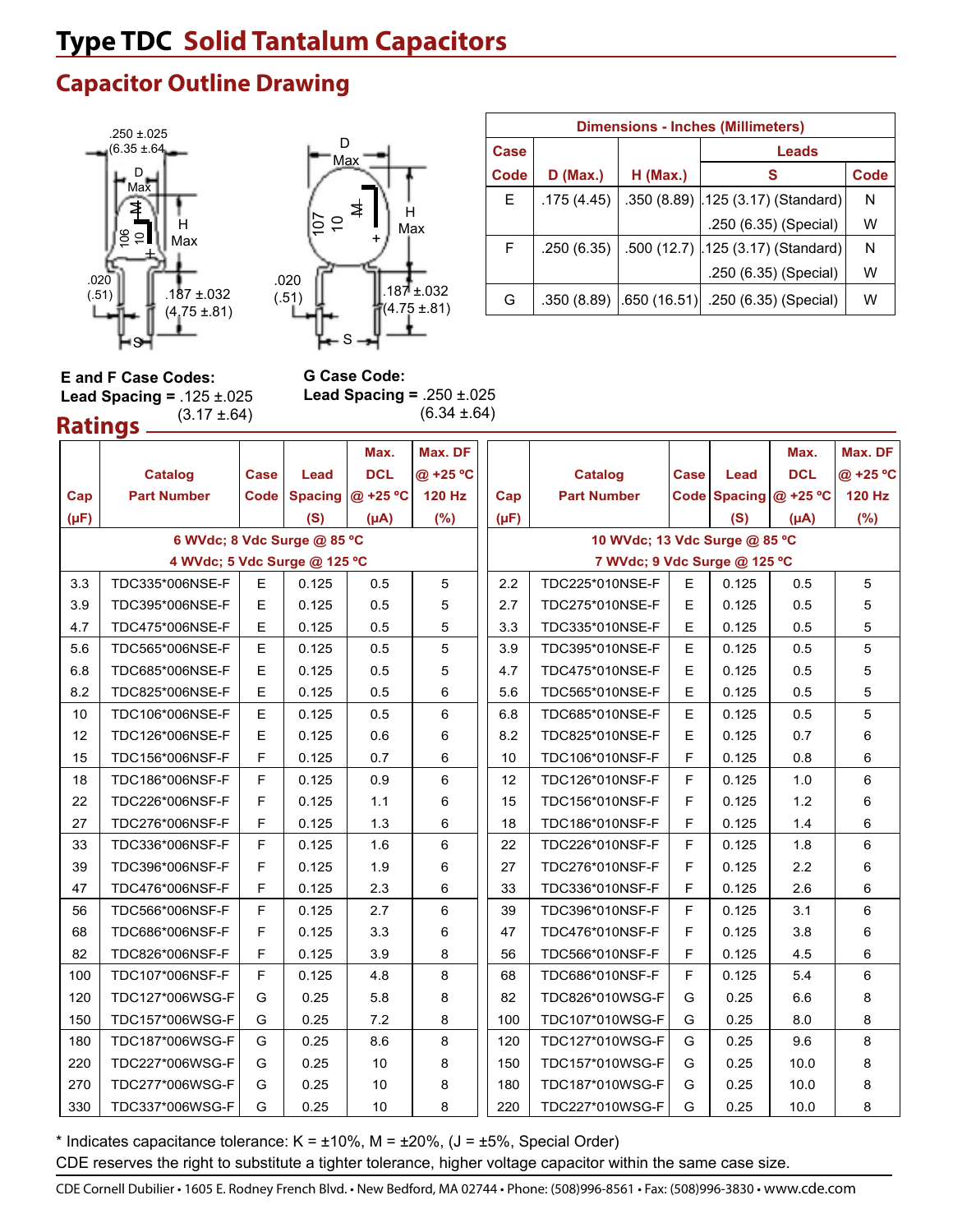## **Ratings**

|           |                                |             |                | Max.       | Max. DF       |                                |                               |                                |             |       | Max.                     | Max. DF       |
|-----------|--------------------------------|-------------|----------------|------------|---------------|--------------------------------|-------------------------------|--------------------------------|-------------|-------|--------------------------|---------------|
|           | <b>Catalog</b>                 | Case        | Lead           | <b>DCL</b> | @ +25 °C      |                                |                               | <b>Catalog</b>                 | Case        | Lead  | <b>DCL</b>               | @ +25 °C      |
| Cap       | <b>Part Number</b>             | <b>Code</b> | <b>Spacing</b> | @ +25 °C   | <b>120 Hz</b> |                                | Cap                           | <b>Part Number</b>             |             |       | Code Spacing $@ + 25 °C$ | <b>120 Hz</b> |
| $(\mu F)$ |                                |             | (S)            | $(\mu A)$  | (%)           |                                | $(\mu F)$                     |                                |             | (S)   | $(\mu A)$                | (%)           |
|           | 16 WVdc; 20 Vdc Surge @ 85 °C  |             |                |            |               |                                |                               | 20 WVdc; 26 Vdc Surge @ 85 °C  |             |       |                          |               |
|           | 10 WVdc; 12 Vdc Surge @ 125 °C |             |                |            |               |                                |                               | 13 WVdc; 16 Vdc Surge @ 125 °C |             |       |                          |               |
| 1.5       | TDC155*016NSE-F                | E.          | 0.125          | 0.5        | 5             |                                | 8.2                           | TDC825*020NSF-F                | F.          | 0.125 | 1.3                      | 6             |
| 1.8       | TDC185*016NSE-F                | E           | 0.125          | 0.5        | 5             |                                | 10                            | TDC106*020NSF-F                | $\mathsf F$ | 0.125 | 1.6                      | 6             |
| 2.2       | TDC225*016NSE-F                | E           | 0.125          | 0.5        | 5             |                                | 12                            | TDC126*020NSF-F                | F           | 0.125 | 1.9                      | 6             |
| 2.7       | TDC275*016NSE-F                | E           | 0.125          | 0.5        | 5             |                                | 15                            | TDC156*020NSF-F                | F           | 0.125 | 2.4                      | 6             |
| 3.3       | TDC335*016NSE-F                | $\mathsf E$ | 0.125          | 0.5        | 5             |                                | 18                            | TDC186*020NSF-F                | $\mathsf F$ | 0.125 | 2.9                      | 6             |
| 3.9       | TDC395*016NSE-F                | $\mathsf E$ | 0.125          | 0.5        | 5             |                                | 22                            | TDC226*020NSF-F                | F           | 0.125 | 3.5                      | 6             |
| 4.7       | TDC475*016NSE-F                | E           | 0.125          | 0.6        | 5             |                                | 33                            | TDC336*020WSG-F                | G           | 0.25  | 5.3                      | 6             |
| 5.6       | TDC565*016NSE-F                | E           | 0.125          | 0.7        | 5             |                                | 39                            | TDC396*020WSG-F                | G           | 0.25  | 6.2                      | 6             |
| 6.8       | TDC685*016NSE-F                | E           | 0.125          | 0.9        | 5             |                                | 47                            | TDC476*020WSG-F                | G           | 0.25  | 7.5                      | 6             |
| 8.2       | TDC825*016NSE-F                | E           | 0.125          | 1.0        | 6             |                                | 56                            | TDC566*020WSG-F                | G           | 0.25  | 9.0                      | 6             |
| 10        | TDC106*016NSF-F                | F           | 0.125          | 1.3        | 6             |                                | 68                            | TDC686*020WSG-F                | G           | 0.25  | 10.0                     | 6             |
| 12        | TDC126*016NSF-F                | F           | 0.125          | 1.5        | 6             |                                | 82                            | TDC826*020WSG-F                | G           | 0.25  | 10.0                     | 8             |
| 15        | TDC156*016NSF-F                | F           | 0.125          | 1.8        | 6             |                                | 100                           | TDC107*020WSG-F                | G           | 0.25  | 10.0                     | 8             |
| 18        | TDC186*016NSF-F                | F           | 0.125          | 2.2        | 6             |                                | 25 WVdc; 32 Vdc Surge @ 85 °C |                                |             |       |                          |               |
| 22        | TDC226*016NSF-F                | F           | 0.125          | 2.6        | 6             | 17 WVdc; 22 Vdc Surge @ 125 °C |                               |                                |             |       |                          |               |
| 27        | TDC276*016NSF-F                | F           | 0.125          | 3.2        | 6             |                                | 1.0                           | TDC105*025NSE-F                | E.          | 0.125 | 0.50                     | 3             |
| 33        | TDC336*016NSF-F                | F           | 0.125          | 4.0        | 6             |                                | 1.2                           | TDC125*025NSE-F                | E           | 0.125 | 0.50                     | $\sqrt{5}$    |
| 39        | TDC396*016WSG-F                | G           | 0.25           | 4.7        | 6             |                                | 1.5                           | TDC155*025NSE-F                | E           | 0.125 | 0.50                     | 5             |
| 47        | TDC476*016WSG-F                | G           | 0.25           | 5.6        | 6             |                                | 1.8                           | TDC185*025NSE-F                | E           | 0.125 | 0.50                     | 5             |
| 56        | TDC566*016WSG-F                | G           | 0.25           | 6.8        | 6             |                                | 2.2                           | TDC225*025NSE-F                | E           | 0.125 | 0.50                     | 5             |
| 68        | TDC686*016WSG-F                | G           | 0.25           | 8.2        | 6             |                                | 2.7                           | TDC275*025NSE-F                | E           | 0.125 | 0.50                     | 5             |
| 82        | TDC826*016WSG-F                | G           | 0.25           | 9.8        | 8             |                                | 3.3                           | TDC335*025NSE-F                | E           | 0.125 | 0.70                     | 5             |
| 100       | TDC107*016WSG-F                | G           | 0.25           | 10.0       | 8             |                                | 3.9                           | TDC395*025NSE-F                | E           | 0.125 | 0.80                     | 5             |
| 120       | TDC127*016WSG-F                | G           | 0.25           | 10.0       | 8             |                                | 4.7                           | TDC475*025NSF-F                | F           | 0.125 | 0.90                     | 5             |
| 150       | TDC157*016WSG-F                | G           | 0.25           | 10.0       | 8             |                                | 5.6                           | TDC565*025NSF-F                | F           | 0.125 | 1.10                     | 5             |
|           | 20 WVdc; 26 Vdc Surge @ 85 °C  |             |                |            |               |                                | 6.8                           | TDC685*025NSF-F                | F           | 0.125 | 1.40                     | 5             |
|           | 13 WVdc; 16 Vdc Surge @ 125 °C |             |                |            |               |                                | 8.2                           | TDC825*025NSF-F                | F           | 0.125 | 1.60                     | 6             |
| 1.0       | TDC105*020NSE-F                | Е           | 0.125          | 0.5        | $\mathbf{3}$  |                                | 10                            | TDC106*025NSF--F               | F           | 0.125 | 2.0                      | 6             |
| $1.2$     | TDC125*020NSE-F                | E           | 0.125          | 0.5        | 5             |                                | 12                            | TDC126*025NSF-F                | F           | 0.125 | 2.4                      | 6             |
| 1.5       | TDC155*020NSE-F                | E           | 0.125          | 0.5        | 5             |                                | 15                            | TDC156*025NSF-F                | F           | 0.125 | 3.0                      | 6             |
| 1.8       | TDC185*020NSE-F                | E           | 0.125          | 0.5        | 5             |                                | 18                            | TDC186*025NSF-F                | F           | 0.125 | 3.6                      | 6             |
| 2.2       | TDC225*020NSE-F                | Е           | 0.125          | 0.5        | 5             |                                | 22                            | TDC226*025NSF-F                | F           | 0.125 | 4.4                      | 6             |
| 2.7       | TDC275*020NSE-F                | E           | 0.125          | 0.5        | 5             |                                | 27                            | TDC276*025WSG-F                | G           | 0.250 | 5.4                      | 6             |
| 3.3       | TDC335*020NSE-F                | Е           | 0.125          | 0.5        | 5             |                                | 33                            | TDC336*025WSG-F                | G           | 0.250 | 6.6                      | 6             |
| 3.9       | TDC395*020NSE-F                | Е           | 0.125          | 0.6        | 5             |                                | 39                            | TDC396*025WSG-F                | G           | 0.250 | 7.8                      | 6             |
| 4.7       | TDC475*020NSE-F                | E           | 0.125          | 0.8        | 5             |                                | 47                            | TDC476*025WSG-F                | G           | 0.250 | 9.4                      | 6             |
| 5.6       | TDC565*020NSF-F                | F           | 0.125          | 0.9        | 5             |                                | 56                            | TDC566*025WSG-F                | G           | 0.250 | 10.0                     | 6             |
| 6.8       | TDC685*020NSF-F                | F           | 0.125          | $1.1$      | 5             |                                | 68                            | TDC686*025WSG-F                | G           | 0.250 | 10.0                     | 6             |

\* Indicates capacitance tolerance:  $K = \pm 10\%$ ,  $M = \pm 20\%$ ,  $(J = \pm 5\%$ , Special Order)

CDE reserves the right to substitute a tighter tolerance, higher voltage capacitor within the same case size.

CDE Cornell Dubilier • 1605 E. Rodney French Blvd. • New Bedford, MA 02744 • Phone: (508)996-8561 • Fax: (508)996-3830 • www.cde.com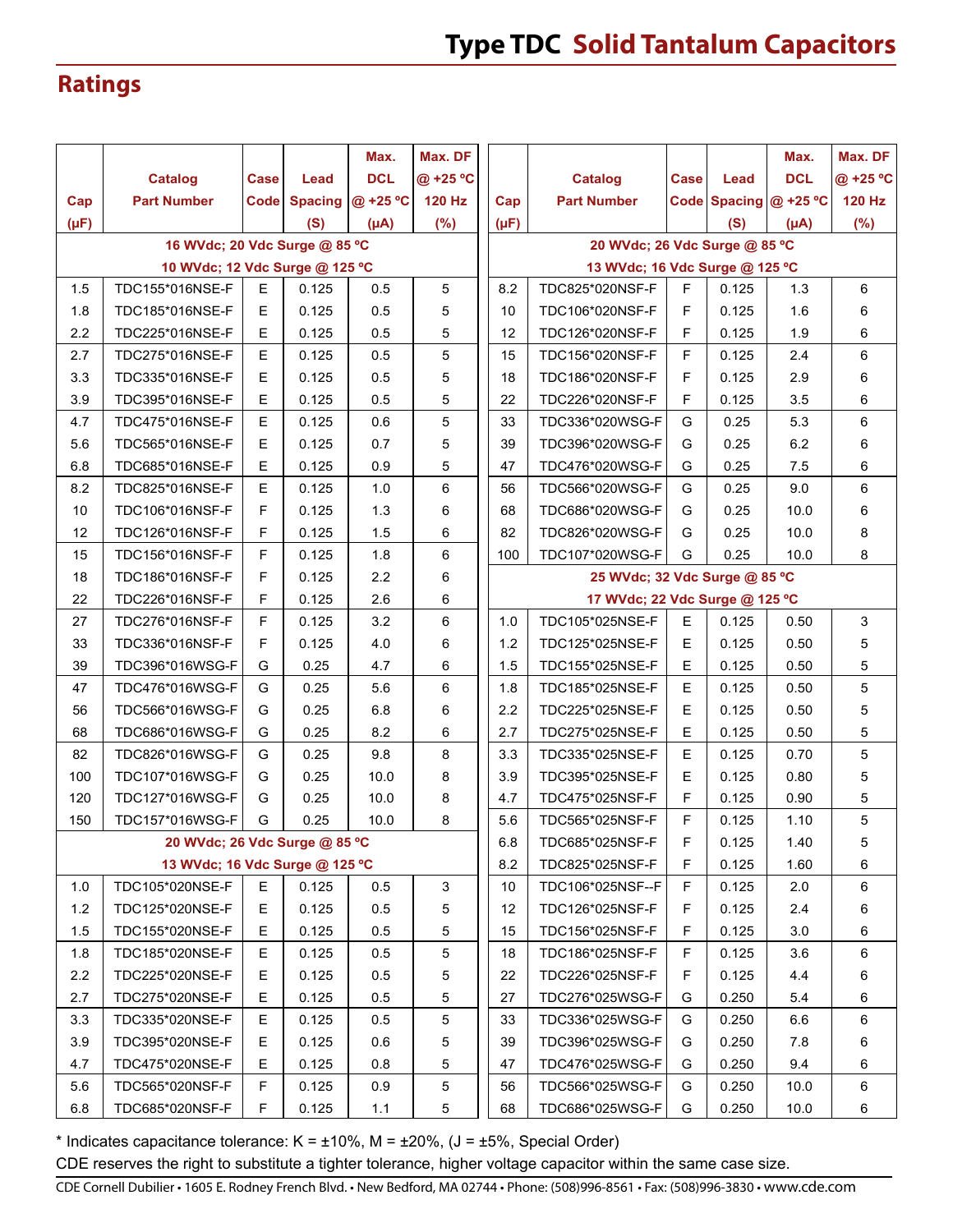# **Type TDC Solid Tantalum Capacitors**

#### **Ratings**

|           |                                |             |                | Max.       | Max. DF  |                 |                                |   |       | Max.                     | Max. DF       |
|-----------|--------------------------------|-------------|----------------|------------|----------|-----------------|--------------------------------|---|-------|--------------------------|---------------|
|           | <b>Catalog</b>                 | <b>Case</b> | Lead           | <b>DCL</b> | @ +25 °C |                 | <b>Catalog</b>                 |   | Lead  | <b>DCL</b>               | @ +25 °C      |
| Cap       | <b>Part Number</b>             | Code        | <b>Spacing</b> | @ +25 °C   | 120 Hz   | Cap             | <b>Part Number</b>             |   |       | Code Spacing $@ + 25 °C$ | <b>120 Hz</b> |
| $(\mu F)$ |                                |             | (S)            | $(\mu A)$  | (%)      | $(\mu F)$       |                                |   | (S)   | $(\mu A)$                | (%)           |
|           | 35 WVdc; 46 Vdc Surge @ 85 °C  |             |                |            |          |                 | 50 WVdc; 65 Vdc Surge @ 85 °C  |   |       |                          |               |
|           | 23 WVdc; 28 Vdc Surge @ 125 °C |             |                |            |          |                 | 33 WVdc; 40 Vdc Surge @ 125 °C |   |       |                          |               |
| 0.10      | TDC104*035NSE-F                | E           | 0.125          | 0.5        | 3        | .10             | TDC104*050NSE-F                | E | 0.125 | 0.5                      | 3             |
| 0.12      | TDC124*035NSE-F                | E           | 0.125          | 0.5        | 3        | .12             | TDC124*050NSE-F                | E | 0.125 | 0.5                      | 3             |
| 0.15      | TDC154*035NSE-F                | E           | 0.125          | 0.5        | 3        | .15             | TDC154*050NSE-F                | Е | 0.125 | 0.5                      | 3             |
| 0.18      | TDC184*035NSE-F                | E           | 0.125          | 0.5        | 3        | .18             | TDC184*050NSE-F                | Е | 0.125 | 0.5                      | $\mathbf{3}$  |
| 0.22      | TDC224*035NSE-F                | Ε           | 0.125          | 0.5        | 3        | .22             | TDC224*050NSE-F                | E | 0.125 | 0.5                      | 3             |
| 0.27      | TDC274*035NSE-F                | E           | 0.125          | 0.5        | 3        | .27             | TDC274*050NSE-F                | E | 0.125 | 0.5                      | 3             |
| 0.33      | TDC334*035NSE-F                | Е           | 0.125          | 0.5        | 3        | .33             | TDC334*050NSE-F                | E | 0.125 | 0.5                      | 3             |
| 0.39      | TDC394*035NSE-F                | E           | 0.125          | 0.5        | 3        | .39             | TDC394*050NSE-F                | E | 0.125 | 0.5                      | 3             |
| 0.47      | TDC474*035NSE-F                | Ε           | 0.125          | 0.5        | 3        | .47             | TDC474*050NSE-F                | E | 0.125 | 0.5                      | 3             |
| 0.56      | TDC564*035NSE-F                | E           | 0.125          | 0.5        | 3        | .56             | TDC564*050NSE-F                | Е | 0.125 | 0.5                      | 3             |
| 0.68      | TDC684*035NSE-F                | Ε           | 0.125          | 0.5        | 3        | .68             | TDC684*050NSE-F                | E | 0.125 | 0.5                      | 3             |
| 0.82      | TDC824*035NSE-F                | E           | 0.125          | 0.5        | 3        | .82             | TDC824*050NSE-F                | E | 0.125 | 0.5                      | 3             |
| 1.0       | TDC105*035NSE-F                | E           | 0.125          | 0.5        | 3        | 1.0             | TDC105*050NSE-F                | Ε | 0.125 | 0.5                      | 3             |
| 1.2       | TDC125*035NSE-F                | Ε           | 0.125          | 0.5        | 5        | 1.2             | TDC125*050NSE-F                | E | 0.125 | 0.5                      | 5             |
| 1.5       | TDC155*035NSE-F                | E           | 0.125          | 0.5        | 5        | 1.5             | TDC155*050NSE-F                | E | 0.125 | 0.6                      | 5             |
| 1.8       | TDC185*035NSE--F               | Е           | 0.125          | 0.5        | 5        | 1.8             | TDC185*050NSF-F                | F | 0.125 | 0.7                      | 5             |
| 2.2       | TDC225*035NSE-F                | E           | 0.125          | 0.6        | 5        | 2.2             | TDC225*050NSF-F                | F | 0.125 | 0.9                      | 5             |
| 2.7       | TDC275*035NSF-F                | F           | 0.125          | 0.7        | 5        | 2.7             | TDC275*050NSF-F                | F | 0.125 | 1.1                      | 5             |
| 3.3       | TDC335*035NSF-F                | F           | 0.125          | 0.9        | 5        | 3.3             | TDC335*050NSF-F                | F | 0.125 | 1.3                      | 5             |
| 3.9       | TDC339*035NSF-F                | F           | 0.125          | 1.0        | 5        | 3.9             | TDC395*050NSF-F                | F | 0.125 | 1.6                      | 5             |
| 4.7       | TDC475*035NSF-F                | F           | 0.125          | 1.3        | 5        | 4.7             | TDC475*050NSF-F                | F | 0.125 | 1.9                      | 5             |
| 5.6       | TDC565*035NSF-F                | F           | 0.125          | 1.6        | 5        | 5.6             | TDC565*050NSF-F                | F | 0.125 | 2.2                      | 5             |
| 6.8       | TDC685*035NSF-F                | F           | 0.125          | 1.9        | 5        | 6.8             | TDC685*050WSG-F                | G | 0.25  | 2.7                      | 5             |
| 8.2       | TDC825*035NSF-F                | F           | 0.125          | 2.3        | 6        | 8.2             | TDC825*050WSG-F                | G | 0.25  | 3.3                      | 6             |
| 10        | TDC106*035NSF-F                | $\mathsf F$ | 0.125          | 2.8        | 6        | 10 <sub>1</sub> | TDC106*050WSG-F                | G | 0.25  | 4.0                      | 6             |
| 12        | TDC126*035WSG-F                | G           | 0.25           | 3.4        | 6        | 12              | TDC126*050WSG-F                | G | 0.25  | 4.8                      | 6             |
| 15        | TDC156*035WSG-F                | G           | 0.25           | 4.2        | 6        | 15              | TDC156*050WSG-F                | G | 0.25  | 6.0                      | 6             |
| 18        | TDC186*035WSG-F                | G           | 0.25           | 5.0        | 6        | 18              | TDC186*050WSG-F                | G | 0.25  | 7.2                      | 6             |
| 22        | TDC226*035WSG-F                | G           | 0.25           | $6.2\,$    | 6        | 22              | TDC226*050WSG-F                | G | 0.25  | 8.8                      | 6             |
| 27        | TDC276*035WSG-F                | G           | 0.25           | 7.6        | 6        |                 |                                |   |       |                          |               |
| 33        | TDC336*035WSG-F                | G           | 0.25           | 9.2        | 6        |                 |                                |   |       |                          |               |
| 39        | TDC396*035WSG-F                | G           | 0.25           | $10$       | 6        |                 |                                |   |       |                          |               |
| 47        | TDC476*035WSG-F                | G           | 0.25           | $10$       | 6        |                 |                                |   |       |                          |               |

\* Indicates capacitance tolerance:  $K = \pm 10\%$ ,  $M = \pm 20\%$ ,  $J = \pm 5\%$ , Special Order)

CDE reserves the right to substitute a tighter tolerance, higher voltage capacitor within the same case size.